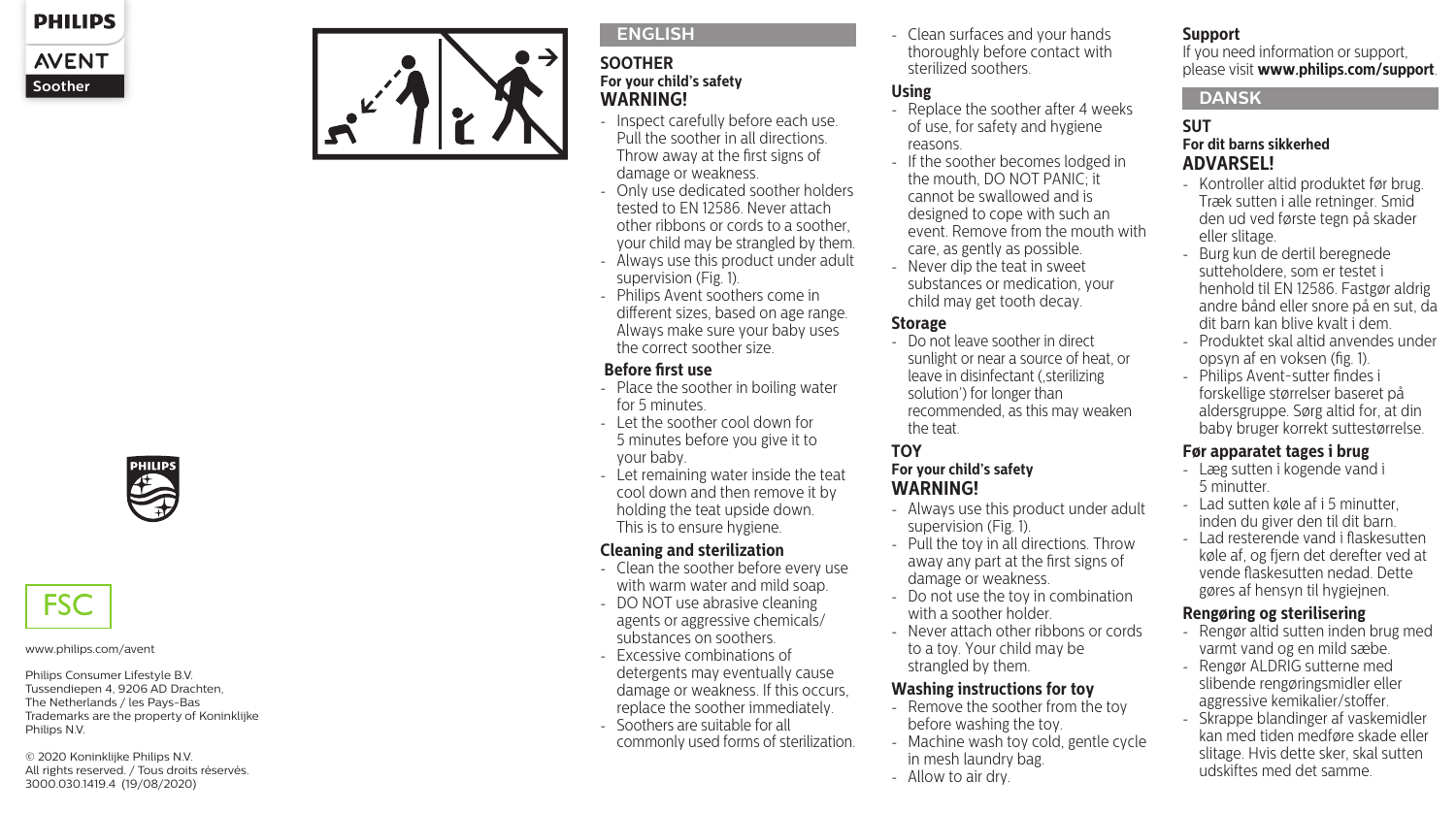- Sutter er velegnet til alle almindelige former for sterilisation.
- Vask overflader og hænder grundigt, før de kommer i kontakt med steriliserede sutter.

#### **Brug**

- Udskift sutten efter 4 ugers brug af hensyn til sikkerhed og hygiejne.
- Hvis sutten skulle sidde fast i munden, er der INGEN GRUND TIL PANIK. Den kan ikke sluges og er designet til sådanne tilfælde. Tag den ud af munden så forsigtigt som muligt.
- Dyb aldrig sutten i søde væsker eller medicin. Dit barn kan få skader på tænderne.

#### **Opbevaring**

- Undlad at lægge sutten i direkte sollys eller i nærheden af en varmekilde. Undlad desuden af lade den ligge i desinfektionsvæske ("steriliseringsvæske") i længere tid end anbefalet, da det kan svække sutten.

#### **LEGETØJ For dit barns sikkerhed ADVARSEL!**

- Produktet skal altid anvendes under opsyn af en voksen (fig. 1).
- Træk legetøjet i alle retninger. Enhver del skal bortskaffes, straks der optræder tegn på skader eller svaghed.
- Brug ikke legetøjet sammen med en sutteholder.
- Sæt aldrig andre bånd eller remme fast på legetøjet. Dit barn kan blev kvalt i dem.

#### **Vaskeinstruktioner for legetøjet**

- Tag sutten af legetøjet, inden legetøjet vaskes.

- Legetøjet maskinvaskes ved lave temperaturer. Brug en skånsom cyklus, og vask legetøjet i en vaskepose.
- Lad det lufttørre.

#### **Støtte**

Hvis du brug for information eller support, bedes du besøge **www.philips.com/support**.

#### **DEUTSCH**

#### **SCHNULLER Für die Sicherheit Ihres Kindes VORSICHT!**

- Kontrollieren Sie den Schnuller vor jedem Gebrauch. Ziehen Sie den Schnuller in alle Richtungen. Werfen Sie ihn beim ersten Anzeichen von Beschädigungen oder Mängeln sofort weg.
- Verwenden Sie nur spezielle Schnullerbänder, die der EN 12586 entsprechen. Befestigen Sie niemals andere Bänder oder Schnüre an einem Schnuller, Ihr Kind kann sich mit ihnen strangulieren.
- Dieses Produkt darf nur unter der Aufsicht Erwachsener verwendet werden (Abb. 1).
- Philips Avent Schnuller sind je nach Alter in verschiedenen Größen erhältlich. Stellen Sie stets sicher, dass Sie Schnuller in der richtigen Größe verwenden.

#### **Vor dem ersten Gebrauch**

- Legen Sie den Schnuller 5 Minuten lang in kochendes Wasser.
- Lassen Sie den Schnuller 5 Minuten abkühlen, bevor Sie ihn Ihrem Baby geben.

- Lassen Sie verbleibendes Wasser im Sauger abkühlen und dann auslaufen, indem Sie den Sauger umgedreht halten. Dies dient zur sicheren Hygiene.

#### **Reinigung und Sterilisierung**

- Reinigen Sie den Schnuller vor jeder Verwendung mit warmem Wasser und einer milden Seife.
- Verwenden Sie KEINE Reinigungsmittel mit Scheuersubstanzen oder aggressive Chemikalien für Schnuller.
- Zu hohe Konzentrationen von Reinigungsmitteln können langfristig zu Beschädigungen oder Mängeln führen. Wenn dies der Fall ist ersetzen Sie den Schnuller umgehend.
- Schnuller sind für alle
- gebräuchlichen Arten von Sterilisation geeignet.
- Reinigen Sie Flächen und waschen Sie sich gründlich die Hände, bevor Sie sie in Kontakt mit sterilisierten Schnullern bringen.

#### **Das Gerät verwenden**

- Ersetzen Sie den Schnuller für optimale Sicherheit und Hygiene alle vier Wochen.
- Sollte der Schnuller im Mund stecken bleiben, NICHT IN PANIK GERATEN. Er kann nicht verschluckt werden und ist so konzipiert, dass er einer solchen Situation standhält. Entfernen Sie ihn möglichst vorsichtig aus dem Mund.
- Tauchen Sie die Sauger nicht in süße Substanzen oder Medikamente. Dies könnte Karies verursachen.

#### **Lagerräume**

- Legen Sie den Schnuller nicht in direktes Sonnenlicht oder in die Nähe einer Wärmequelle. Lassen Sie ihn außerdem nicht länger als empfohlen im Desinfektionsmittel ("Sterilisierungslösung") liegen, da dies das Saugermaterial angreifen kann.

#### **SPIELZEUG Für die Sicherheit Ihres Kindes VORSICHT!**

- Dieses Produkt darf nur unter der Aufsicht Erwachsener verwendet werden (Abb. 1).
- Ziehen Sie das Spielzeug in alle Richtungen. Entsorgen Sie ein Teil bei ersten Anzeichen von Beschädigung oder Abnutzung.
- Verwenden Sie das Spielzeug nicht in Kombination mit einem Beruhigungssauger-Halter.
- Bringen Sie keine anderen Bänder oder Kordeln an einem Spielzeug an. Ihr Kind kann sich damit erdrosseln.

### **Waschanleitung für Spielzeug**

- Nehmen Sie vor dem Waschen des Spielzeugs den Schnuller aus dem Spielzeug.
- Waschen Sie Spielzeuge im Schonwaschgang und in einem Wäschenetz.
- Lassen Sie sie an der Luft trocknen.

#### **Support**

Wenn Sie Hilfe oder Informationen benötigen, besuchen Sie bitte **www.philips.com/support**.

#### **ESPAÑOL**

#### **CHUPETE Para la seguridad de su bebé ¡ADVERTENCIA!**

- Inspecciónelo atentamente antes de cada uso. Tire del chupete en todas las direcciones. Deseche el chupete al primer signo de deterioro o fragilidad.
- Utilice sólo broches para chupetes probados según la norma EN 12586. Nunca unir el chupete a otras cintas o cordeles, su bebé podría estrangularse con ellas.
- Utilice siempre este producto bajo la supervisión de un adulto (Fig. 1).
- Los chupetes Philips Avent son de diferentes tamaños según el rango de edad. Compruebe siempre que su bebé utiliza el tamaño de chupete correcto.

#### **Antes de utilizarlo por primera vez**

- Mantenga el chupete en agua hirviendo durante 5 minutos.
- Deje que el chupete se enfríe durante 5 minutos antes de dárselo al bebé.
- Deje que el agua que quede en la tetina se enfríe y, a continuación, quite la tetina sujetándola boca abajo. Esto se hace para garantizar la higiene.

## **Limpieza y esterilización**

- Limpie el chupete antes de cada uso con agua caliente y jabón suave.
- NO USE agentes de limpieza abrasivos ni productos químicos/ sustancias agresivas con los chupetes.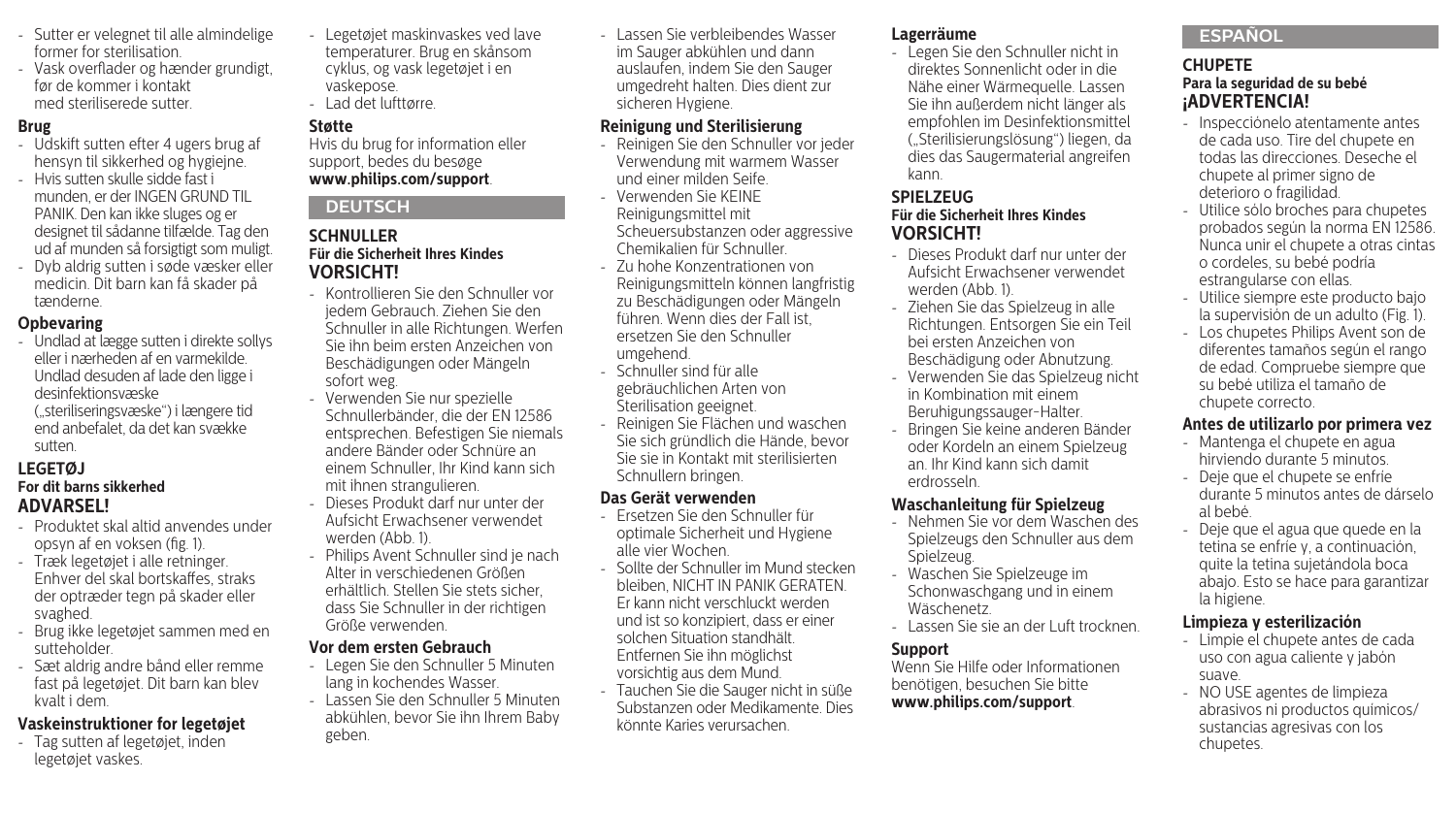- Una combinación excesiva de detergentes puede provocar daños o deterioro. Si ocurriera, sustituya el chupete de inmediato.
- Los chupetes son aptos para todas las formas de esterilización empleadas normalmente.
- Lávese bien las manos y las superficies antes de que entren en contacto con los chupetes esterilizados.

#### **Utilización**

- Reemplace el chupete después de 4 semanas de uso por razones de seguridad e higiene.
- En el caso de que un chupete se quede atrapado en la boca, NO TENGA MIEDO. Los chupetes no se pueden tragar y están diseñados para resistir dichas circunstancias. Retírelo de la boca con cuidado, con la mayor suavidad posible.
- No meta nunca la tetina en sustancias dulces ni en medicamentos, ya que su hijo podría contraer caries.

#### **Almacenamiento**

- No deje el chupete expuesto a la luz solar directa o cerca de una fuente de calor ni en contacto con un desinfectante (solución esterilizante) durante más tiempo del recomendado, puesto que esto puede dañar la tetina.

#### **JUGUETE Para la seguridad de su bebé ¡ADVERTENCIA!**

- Utilice siempre este producto bajo la supervisión de un adulto (Fig. 1).

- Tire del juguete en todas las direcciones. Tire cualquier pieza ante el primer indicio de deterioro o de desperfecto.
- No utilice el juguete junto con un soporte para chupetes.
- No coloque nunca cintas o cordones en un juguete. Su bebé podría estrangularse con ellos.

#### **Instrucciones de lavado del juguete**

- Quite el chupete del juguete antes de lavar el juguete.
- Lave el juguete en frío a máquina con suave ciclo de lavado en la bolsa de malla para la colada.
- Déjelo secar al aire.

#### **Soporte**

Si necesita información o asistencia, visite **www.philips.com/support**.

## **FRANÇAIS**

#### **SUCETTE Pour la sécurité de votre enfant AVERTISSEMENT !**

- Avant chaque utilisation, examiner soigneusement la sucette. Tirer la sucette dans tous les sens. La jeter au moindre signe de détérioration ou de fragilité.
- Utiliser uniquement des attachesucettes conformes à l'EN 12586. Ne jamais attacher de ruban ou de cordon à la sucette, car votre enfant pourrait s'étrangler.
- Utilisez toujours ce produit sous le contrôle d'un adulte (Fig. 1).
- Les sucettes Philips Avent sont livrées en différentes tailles selon l'âge. Assurez-vous toujours que votre bébé utilise une taille de sucette adéquate.

#### **Avant la première utilisation**

- Immergez la sucette dans de l'eau bouillante pendant 5 minutes.
- Laissez la sucette refroidir pendant 5 minutes avant de la donner à votre bébé.
- Laissez l'eau restante à l'intérieur de la tétine se refroidir, puis videz la tétine en la retournant. Cela permet de garantir l'hygiène.

#### **Nettoyage et stérilisation**

- Nettoyez la sucette avant chaque utilisation avec de l'eau chaude et du savon doux.
- NE PAS utiliser de détergents abrasifs ou de produits/substances chimiques agressifs sur les sucettes.
- Un mélange excessif de détergents peut entraîner une détérioration ou une fragilisation. Si tel est le cas, veuillez remplacer la sucette immédiatement.
- Les sucettes conviennent à toutes les méthodes de stérilisation couramment utilisées.
- Nettoyez les surfaces et vos mains minutieusement avant de les mettre en contact avec des sucettes.

#### **Utilisation**

- Remplacez la sucette au bout de 4 semaines d'utilisation pour des raisons de sécurité et d'hygiène.
- Si la sucette se coince dans la bouche de l'enfant, NE VOUS AFFOLEZ PAS ; elle ne peut pas être avalée et elle est conçue pour qu'il soit possible de remédier à ce genre d'incident. Retirez la sucette de la bouche avec attention, aussi délicatement que possible.

- Ne plongez jamais la tétine dans des substances ou des médicaments sucrés ; ceci pourrait entraîner l'apparition de caries chez votre enfant.

#### **Rangement**

- Ne laissez pas la sucette directement au soleil ou près d'une source de chaleur et ne la laissez pas tremper dans un produit désinfectant (solution stérilisante) plus longtemps que la durée recommandée car cela pourrait fragiliser la tétine.

## **JOUET**

### **Pour la sécurité de votre enfant AVERTISSEMENT !**

- Utilisez toujours ce produit sous le contrôle d'un adulte (Fig. 1).
- Tirez le jouet dans tous les sens. Jetez les pièces au moindre signe de détérioration ou de fragilité.
- N'utilisez pas le jouet en association avec un attache-sucette.
- N'attachez jamais d'autres rubans ou cordons à un jouet. Votre enfant pourrait s'étrangler.

#### **Instructions de nettoyage pour le jouet**

- Retirez la sucette du jouet avant de laver ce dernier.
- Lavez le jouet à la machine à basse température, en utilisant un cycle délicat et un sac de lavage à mailles.
- Laissez sécher.

### **Assistance**

Si vous avez besoin d'une assistance ou d'informations supplémentaires, consultez le site Web **www.philips.com/support**.

## **ITALIANO**

#### **SUCCHIETTO Per la sicurezza del vostro bambino AVVERTENZA!**

- Controllare attentamente prima di ogni uso. Tirare il succhietto in tutte le direzioni. Sostituirlo al primo segno di usura o danneggiamento.
- Utilizzare solamente trattieni succhietti conformi alla EN 12586. Non fissare il succhietto a nastri o cordini, il vostro bambino potrebbe strangolarsi.
- Usate sempre questo prodotto sotto la supervisione di un adulto (fig. 1).
- I succhietti Philips Avent sono disponibili in diverse dimensioni, in base alla fascia di età. Assicuratevi di utilizzare sempre un succhietto di dimensioni corrette per il vostro bambino.

#### **Primo utilizzo**

- Immergete il succhietto in acqua bollente per 5 minuti.
- Lasciate raffreddare il succhietto per 5 minuti prima di darlo al vostro bambino.
- Lasciate raffreddare l'acqua che rimane all'interno della tettarella, quindi rimuovetela capovolgendo la tettarella. In questo modo se ne garantisce l'igiene.

#### **Pulizia e sterilizzazione**

- Pulite il succhietto con acqua calda e sapone neutro prima dell'utilizzo.
- NON utilizzate detergenti abrasivi o prodotti chimici e sostanze aggressive per pulire il succhiotto.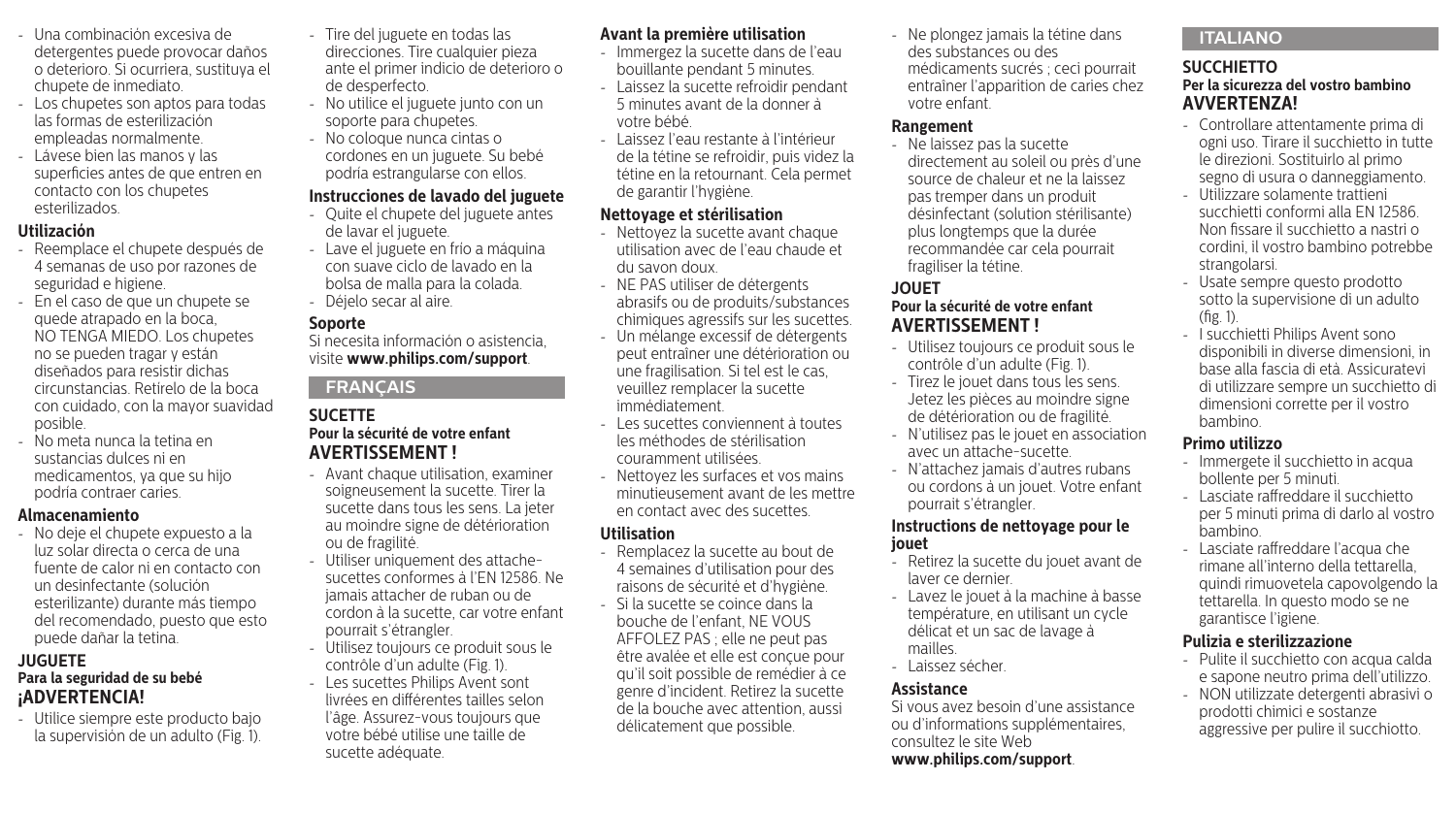- L'utilizzo eccessivo di detergenti di vario tipo può causare danneggiamento o usura. In questo caso, sostituite immediatamente il succhietto.
- I succhietti si adattano a qualsiasi metodo di sterilizzazione comunemente utilizzato.
- Lavate accuratamente le superfici e le vostre mani prima di venire a contatto con i succhietti sterilizzati.

#### **Utilizzo**

- Per motivi igienici e di sicurezza, sostituite il succhietto dopo 4 settimane di utilizzo.
- Se il succhietto rimane incastrato nella bocca del bambino, NON FATEVI PRENDERE DAL PANICO; il succhietto non può essere inghiottito ed è progettato in modo che questo non avvenga. Estrarlo dalla bocca del bimbo con la massima attenzione e delicatezza.
- Non immergere mai la tettarella in sostanze dolci o medicine, poiché potrebbero provocare la carie.

#### **Conservazione**

- Non lasciate il succhietto esposto alla luce diretta del sole, vicino a una fonte di calore o immerso nel liquido disinfettante ("soluzione di sterilizzazione") più a lungo di quanto consigliato, poiché la tettarella potrebbe deteriorarsi.

#### **GIOCATTOLO Per la sicurezza del vostro bambino AVVERTENZA!**

- Usate sempre questo prodotto sotto la supervisione di un adulto (fig. 1).

- Tirate il giocattolo in tutte le direzioni. Gettate qualsiasi parte appena mostra segni di danno o fragilità.
- Non utilizzate il giocattolo insieme a un porta succhietto.
- Non legate altri nastri o cordoncini a un giocatolo. Il vostro bambino potrebbe strangolarsi.

#### **Istruzioni di lavaggio per un giocattolo**

- Rimuovete il succhietto dal giocattolo prima di lavare quest'ultimo.
- Lavate il giocattolo in lavatrice con acqua fredda e ciclo delicato in una sacca portabiancheria a rete.
- Lasciare asciugare.

#### **Assistenza**

Per assistenza o informazioni, visitate **www.philips.com/support**.

#### **NEDERLANDS**

#### **FOPSPEEN Voor de veiligheid van uw kind WAARSCHUWING!**

- Controleer de fopspeen nauwkeurig voor elk gebruik. Trek er in alle richtingen aan. Gooi de fopspeen weg zodra u beschadigingen of zwakke plekken ziet.
- Gebruik alleen speciale fopspeenhouders getest volgens EN 12586. Bevestig nooit andere linten of koorden aan een fopspeen. Uw kind kan zich erdoor verwurgen.
- Gebruik dit product altijd onder toezicht van een volwassene (Fig. 1).

- Philips Avent fopspenen zijn verkrijgbaar in verschillende maten, gebaseerd op leeftijd. Zorg ervoor dat uw baby altijd de juiste maat fopspeen gebruikt.

### **Vóór het eerste gebruik**

- Plaats de fopspeen 5 minuten in kokend water.
- Laat de fopspeen 5 minuten afkoelen voordat u deze aan uw baby geeft.
- Laat het resterende water in de speen afkoelen en verwijder het water vervolgens door de speen ondersteboven te houden. Zo weet u zeker dat deze goed schoon is.

#### **Reinigen en steriliseren**

- Maak de fopspeen voor elk gebruik schoon met warm water en een milde zeep.
- Gebruik GEEN agressieve schoonmaakmiddelen of agressieve chemische stoffen op fopspenen.
- Overmatig gebruik van een combinatie van schoonmaakmiddelen kan leiden tot

beschadiging of slijtage. Vervang de fopspeen onmiddellijk als dit gebeurt. - Fopspenen zijn geschikt voor elke

- algemeen gebruikte sterilisatiemethode.
- Was oppervlakken en uw handen grondig voordat ze in contact komen met gesteriliseerde fopspenen.

#### **Gebruik**

- Vanuit hygiënisch oogpunt en voor de veiligheid dient u de fopspeen na 4 weken te vervangen.

- RAAK NIET IN PANIEK als de fopspeen vast komt te zitten in de mond. De spenen kunnen niet worden ingeslikt. Er is bij het ontwerp al rekening mee gehouden dat dit kan gebeuren. Verwijder het zo voorzichtig mogelijk uit de mond.
- Doop de speen nooit in zoete vloeistoffen of medicijnen. Hierdoor kan uw kind last krijgen van tandbederf.

#### **Opbergen**

- Laat de fopspeen nooit in direct zonlicht of in de buurt van een warmtebron liggen. Laat de fopspeen niet langer dan wordt aanbevolen in
	- ontsmettingsmiddelen ('sterilisatievloeistof') liggen, omdat

het zuiggedeelte daardoor kan slijten.

## **SPEELGOED**

#### **Voor de veiligheid van uw kind WAARSCHUWING!**

- Gebruik dit product altijd onder toezicht van een volwassene (Fig. 1).
- Trek het speelgoed in alle richtingen. Gooi elk onderdeel weg bij de eerste tekenen van slijtage of beschadiging.
- Gebruik het speelgoed niet in combinatie met een fopspeenhouder.
- Bevestig nooit andere linten of koorden aan een stuk speelgoed. Uw kind kan erdoor stikken.

#### **Schoonmaakinstructies voor speelgoed**

- Haal de fopspeen uit het speelgoed voordat u het speelgoed schoonmaakt.

- Was het speelgoed in een waszak in de wasmachine. Gebruik een fijnwasprogramma op de laagste temperatuur.
- Laat aan de lucht drogen.

#### **Ondersteuning**

Als u informatie of ondersteuning nodig hebt, ga dan naar **www.philips.com/support**.

#### **NORSK**

#### **NARRESMOKK For barnets sikkerhet ADVARSEL!**

- Undersøk nøye før hver bruk. Dra smokken i alle retninger. Kast den ved første tegn på skade eller svakhet.
- Bruk kun egne smokkeholdere som er testet i henhold til EN 12586. Ikke fest andre bånd eller snorer til en smokk ettersom dette kan føre til at barnet kveles.
- Produktet må alltid brukes under tilsyn av voksne (Fig. 1).
- Philips Avent-narresmokker kommer i forskjellige størrelser, basert på aldersgruppe. Sørg alltid for at barnet bruker riktig narresmokkstørrelse.

## **Før bruk første gang**

- Sett narresmokken i kokende vann i fem minutter.
- La narresmokken kjøle seg ned i 5 minutter før du gir den til babyen.
- La vannet som er igjen inne i smokken avkjøles, og deretter fjern det ved å holde smokken opp ned. Dette øker hygienen.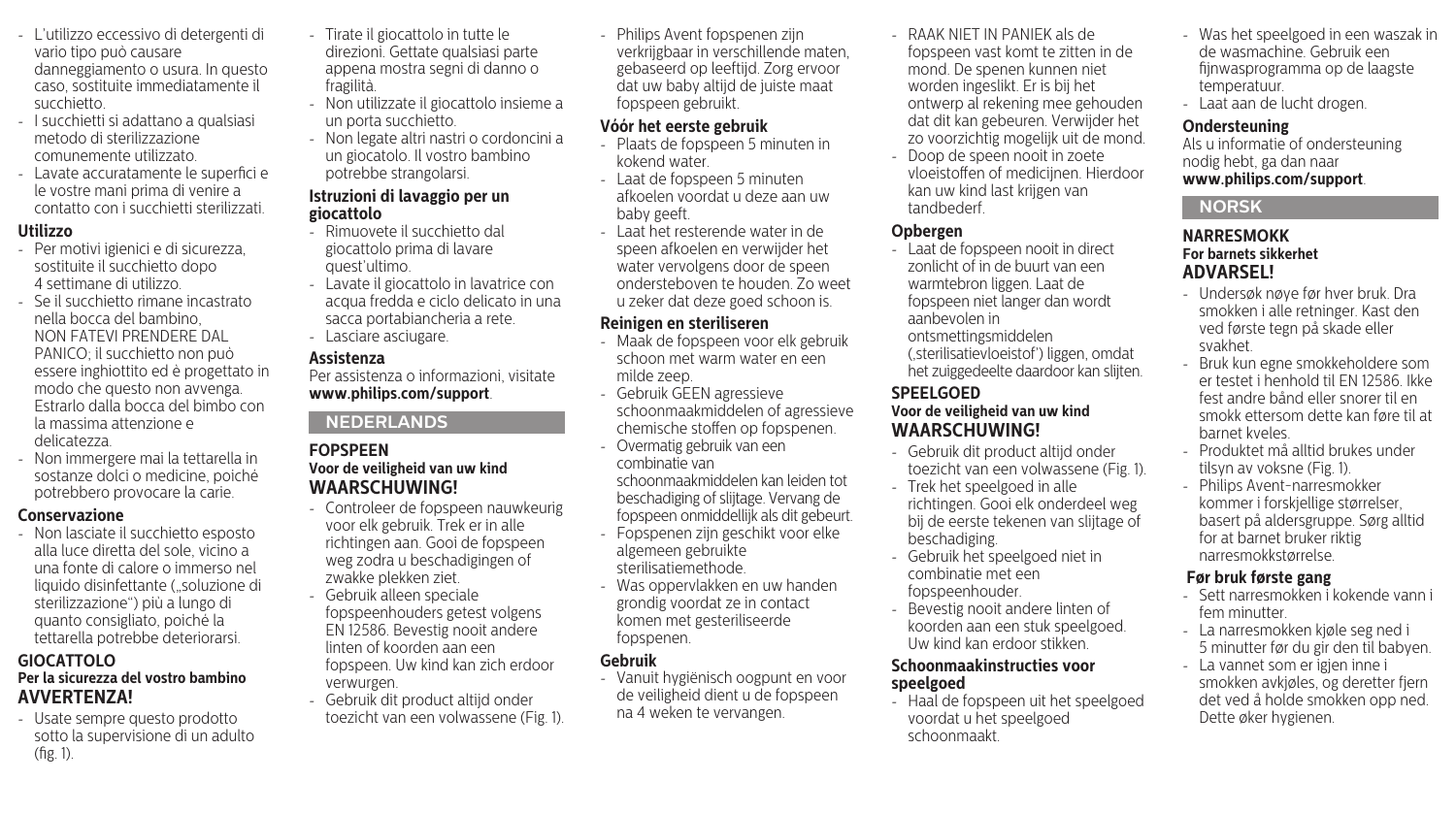## **Rengjøring og sterilisering**

- Rengjør narresmokken før hver gangs bruk med varmt vann og mild såpe.
- IKKE bruk skuremidler eller kraftige kjemikalier/stoffer på narresmokker.
- Overdrevne kombinasjoner av rengjøringsmidler kan føre til skade og svekkelse. Hvis dette skjer, bytte ut narresmokken øyeblikkelig.
- Narresmokker er egnet for alle vanlige typer sterilisering.
- Rengjør overflater og vask hendene grundig før de kommer i kontakt med steriliserte narresmokker.

#### **Bruk**

- Bytt ut smokken etter fire ukers bruk, av sikkerhets- og hygienehensyn.
- Hvis smokken skulle bli sittende fast i barnets munn, MÅ DU IKKE FÅ PANIKK. Den kan ikke svelges og er utformet med tanke på slike hendelser. Fjern den forsiktig fra munnen, så forsiktig som mulig.
- Ikke dypp smokken i søt mat/drikke eller i medisin. Det kan gi barnet hull i tennene.

#### **Oppbevaring**

- Ikke la smokken ligge direkte i solen eller nær en varmekilde, og la den heller ikke ligge i desinfiseringsmiddel ("steriliseringsløsning") lenger enn det som er anbefalt. Det kan være skadelig for smokken.

#### **LEKE For barnets sikkerhet ADVARSEL!**

- Produktet må alltid brukes under tilsyn av voksne (Fig. 1).

- Dra leken i alle retninger. Kast alle deler ved første tegn på skade eller svakhet.
- Bruk ikke leken i kombinasjon med en smokkeholder.
- Fest aldri andre bånd eller tråder til en leke. Dette medfører kvelningsfare for barnet.

#### **Vaskeanvisning for leker**

- Fjern narresmokken fra leken før du vasker den.
- Maskinvask leken i en vaskepose av netting på et skånsomt kaldt program.
- La den lufttørke.

#### **Støtte**

Hvis du trenger støtte eller informasjon, kan du gå til **www.philips.com/support**.

## **PORTUGUÊS**

#### **CHUPETA Pela segurança do seu filho ATENÇÃO!**

- Verifique cuidadosamente antes de cada utilização. Puxe a chupeta em todas as direções. Elimine ao primeiro sinal de danos ou deterioração.
- Utilize apenas clipes portachupetas dedicados testados de acordo com a EN 12586. Nunca prenda outras fitas ou fios a uma chupeta, o seu filho pode ser estrangulado.
- Utilize sempre este produto sob a supervisão de um adulto (Fig. 1).

- As chupetas Philips Avent são fornecidas em tamanhos diferentes, com base na faixa etária. Certifiquese sempre de que o seu bebé está usar o tamanho de chupeta adequado.

#### **Antes da primeira utilização**

- Coloque a chupeta em água a ferver durante 5 minutos.
- Deixe a chupeta arrefecer durante 5 minutos antes de a dar ao seu bebé.
- Deixe que a água retida no interior da tetina arrefeça e, em seguida, retire-a segurando a tetina invertida. Isto é para garantir a higiene.

#### **Limpeza e esterilização**

- Lave a chupeta antes se cada utilização com água quente e um detergente suave.
- NÃO utilize agentes de limpeza abrasivos nem substâncias ou químicos agressivos nas chupetas.
- Combinações excessivas de detergentes poderão provocar danos ou deterioração. Caso esta situação ocorra, substitua a chupeta imediatamente.
- As chupetas são adequadas para todas as formas de esterilização utilizadas habitualmente.
- Limpe as superfícies e as suas mãos cuidadosamente antes de qualquer contacto com chupetas esterilizadas.

#### **Utilização**

- Substitua a chupeta a cada 4 semanas de utilização, por motivos de segurança e higiene.

- Se a chupeta ficar presa dentro da boca, NÃO ENTRE EM PÂNICO; não pode ser engolida e foi desenhada para lidar com este tipo de situação. Retire-a da boca com cuidado, o mais suavemente possível.
- Nunca mergulhe a tetina em substâncias doces nem em medicamentos, pois a criança pode vir a sofrer de cáries.

#### **Arrumação**

- Não deixe a chupeta exposta à luz solar direta ou perto de uma fonte de calor nem a deixe em desinfetante ("solução de esterilização") por mais tempo que o recomendado, uma vez que isto pode deteriorar a tetina.

#### **BRINQUEDO Pela segurança do seu filho ATENÇÃO!**

- Utilize sempre este produto sob a supervisão de um adulto (Fig. 1).
- Puxe o brinquedo em todas as direções. Elimine qualquer peça aos primeiros sinais de danos ou deterioração.
- Não utilize o brinquedo em conjunto com um clipe portachupeta.
- Nunca prenda outras fitas ou fios a um brinquedo. Estes podem provocar estrangulamento.

#### **Instruções de lavagem para o brinquedo**

- Retire a chupeta do brinquedo antes de o lavar.
- Lave o brinquedo na máquina, num ciclo delicado com água fria, dentro de um saco de rede para máquina de lavar.
- Deixe secar ao ar.

## **Assistência**

Se precisar de informações ou assistência, visite **www.philips.com/support**.

## **SUOMI**

#### **TUTTI Lapsesi turvallisuuden tähden VAROITUS!**

- Tarkista tutti huolellisesti ennen jokaista käyttöä ja vedä tuttia kaikkiin suuntiin. Heitä tutti pois heti jos huomaat siinä merkkejä huonokuntoisuudesta tai vaurioista.
- Käytä ainoastaan sellaisia tutinpidikkeitä, jotka ovat standardin EN 12586 mukaisia. Älä kiinnitä tuttiin muita nauhoja tai naruja, koska ne voivat aiheuttaa lapselle kuristumisvaaran.
- Aikuisen on aina valvottava tämän tuotteen käyttöä (kuva 1).
- Philips Avent -tuteista on saatavilla iän mukaan erikokoisia malleja. Varmista aina, että lapsi käyttää oikean kokoista tuttia.

## **Käyttöönotto**

- Laita tutti 5 minuutiksi kiehuvaan veteen.
- Anna tutin jäähtyä 5 minuuttia, ennen kuin annat sen lapsellesi.
- Anna tutin sisälle päässeen veden jäähtyä ja poista se sitten pitämällä tuttia ylösalaisin. Tämä parantaa hygieniaa.

## **Puhdistus ja sterilointi**

- Pese tutti ennen jokaista käyttökertaa lämpimällä vedellä ja miedolla saippualla.
- ÄLÄ puhdista tutteja hankaavilla puhdistusaineilla tai voimakkailla kemikaaleilla/aineilla.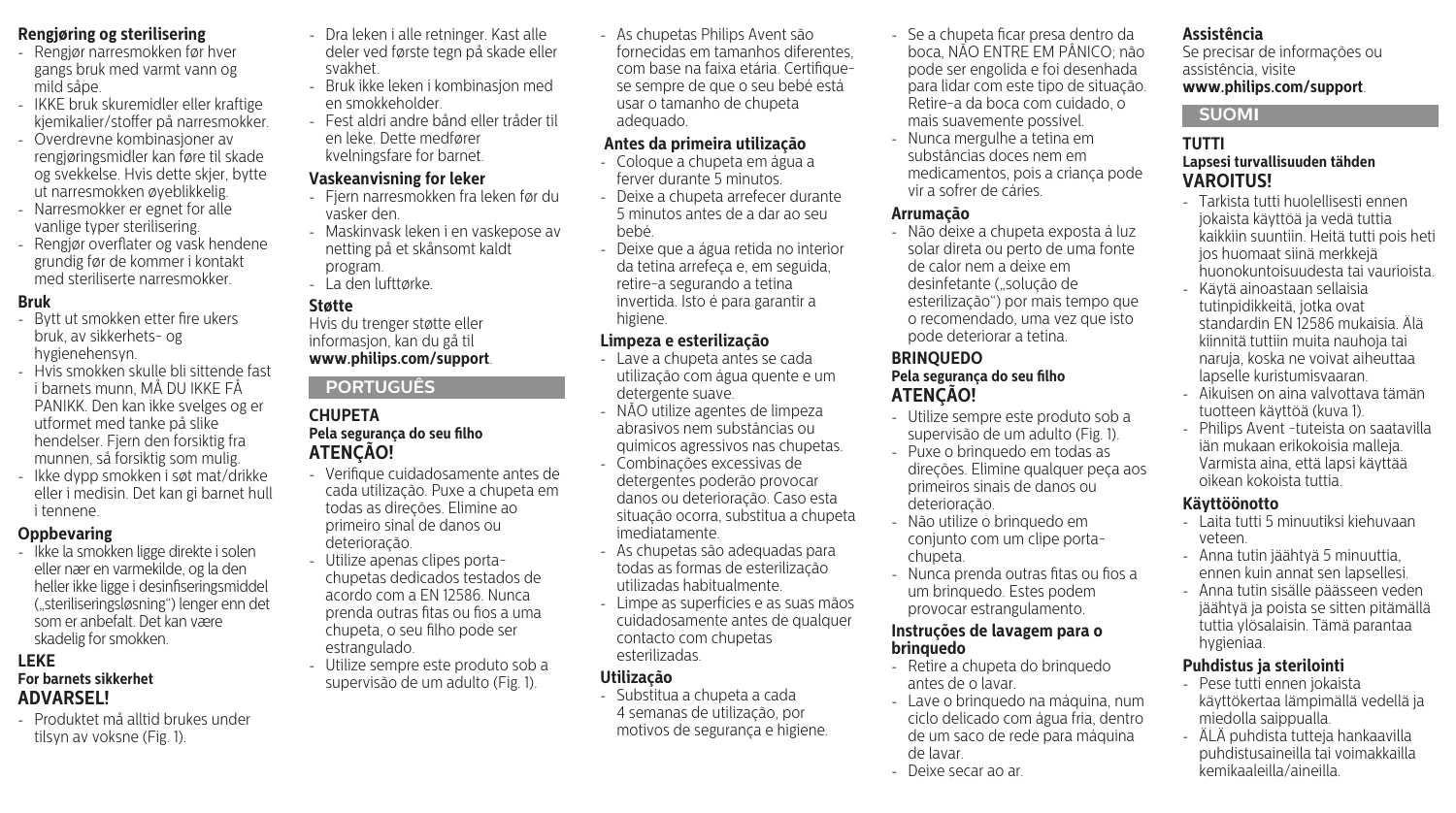- Liiallinen puhdistusaineiden käyttö voi vahingoittaa tai heikentää tuttia. Vaihda tällöin tutti välittömästi uuteen.
- Tutit voi steriloida kaikilla yleisimmillä menetelmillä.
- Puhdista pinnat ja kätesi huolellisesti ennen steriloitujen tuttien käsittelyä.

#### **Käyttäminen**

- Vaihda tutti uuteen 4 viikon käytön jälkeen turvallisuus- ja hygieniasyistä.
- Jos tutti tarttuu kiinni suuhun, ÄLÄ HÄTÄÄNNY. Tuttia ei voi niellä. Irrota se suusta mahdollisimman varovaisesti.
- Älä kasta tuttia makeaan tai lääkkeeseen, koska se voi aiheuttaa lapselle hammasmätää.

## **Säilytys**

- Älä jätä tuttia suoraan auringonvaloon tai lähelle lämmönlähdettä. Älä myöskään jätä tuttia desinfiointiaineeseen suositeltua pidemmäksi aikaa, koska se voi heikentää tuttia.

#### **LELU**

#### **Lapsesi turvallisuuden tähden VAROITUS!**

- Aikuisen on aina valvottava tämän tuotteen käyttöä (kuva 1).
- Vedä lelua kaikkiin suuntiin. Heitä mikä tahansa osa pois heti, kun huomaat siinä vikoja tai heikkoutta.
- Älä käytä lelua yhdessä tutinpidikkeen kanssa.
- Älä koskaan kiinnitä leluun muita nauhoja tai naruja. Lapsi voi kuristua.

#### **Lelun pesuohjeet**

- Irrota tutti lelusta, ennen kuin peset lelun.

- Pese lelu koneessa kylmällä ja hellävaraisella ohjelmalla verkkomaisessa pesupussissa.
- Anna lelun kuivua.

## **Tuki**

#### Osoitteessa **www.philips.com/ support**

on lisätietoja ja tukea tuotteen käyttämisestä.

#### **SVENSKA**

#### **NAPP För ditt barns säkerhet VARNING!**

- Kontrollera nappen före varje användning. Dra i den åt olika håll. Kasta nappen så fort den visar tecken på skador eller slitage.
- Använd bara napphållare som är avsedda för ändamålet och testade enligt EN 12586. Fäst aldrig andra band eller snören i en napp, barnet kan strypas av dem.
- Den här produkten ska alltid användas under överinseende av en vuxen (Bild 1).
- Det finns Philips Avent-nappar i olika storlekar för olika åldrar. Se alltid till att barnet använder korrekt nappstorlek.

#### **Före första användningen**

- Lägg nappen i kokande vatten i 5 minuter.
- Låt nappen svalna i 5 minuter innan du ger den till ditt barn.
- Låt vatten som har samlats inuti nappen få svalna och töm sedan ut det genom att hålla nappen upp och ned. Detta säkerställer hygienen.

#### **Rengöring och sterilisering**

- Rengör nappen med varmt vatten och en mild tvål före varje användningstillfälle.
- ANVÄND INTE slipande rengöringsmedel eller starka kemikalier/vätskor på nappar.
- För många kombinationer av rengöringsmedel kan orsaka skador eller försämrad funktion. Om detta inträffar ska nappen omedelbart bytas ut.
- Napparna kan steriliseras enligt beprövade metoder.
- Tvätta händerna noggrant och se till att ytorna är rena innan steriliserade nappar kommer i kontakt med dem.

#### **Användning**

- Byt ut nappen efter fyra veckors användning av säkerhets- och hygienskäl.
- Om nappen fastnar i barnets mun ska du INTE DRABBAS AV PANIK. Den är utformad så att den inte går att svälja. Ta ut nappen ur munnen så försiktigt som möjligt.
- Doppa aldrig nappen i söt vätska eller medicin eftersom det kan vara skadligt för barnets tänder.

#### **Förvaring**

- Lämna aldrig nappen i direkt solljus, nära en värmekälla eller i desinfektionsmedel (steriliseringslösning) längre än rekommenderat eftersom det kan försvaga nappen.

#### **LEKSAK För ditt barns säkerhet VARNING!**

- Den här produkten ska alltid användas under överinseende av en vuxen (Bild 1).

- Dra i leksaken åt olika håll. Byt ut delar vid första tecken på skada eller försämrad funktion.
- Använd inte leksaken tillsammans med en napphållare.
- Sätt aldrig fast andra band eller remmar på en leksak. Ditt barn kan strypas av dem.

#### **Tvättanvisningar för leksak**

- Ta ut nappen från leksaken innan du tvättar leksaken.
- Tvätta leksaken i tvättmaskinen. Använd en skonsam tvättcykel, kallt vatten och en tvättpåse av meshtyg. - Låt lufttorka.

#### **Support**

Om du behöver support eller information kan du besöka oss på **www.philips.com/support**.

## **TÜRKÇE**

#### **EMZİK Çocuğunuzun güvenliği için UYARI!**

- Her kullanımdan önce ürünü dikkatlice inceleyin. Kontrol için emziği tüm yönlere doğru çekiştirin. İlk hasar ya da zedelenme belirtisinde ürünü atın.
- Yalnızca EN 12586 standartlarında test edilmiş uygun emzik tutacaklarını kullanın. Emziğe kesinlikle başka kurdele ya da ip bağlamayın, çocuğunuz boğulabilir.
- Bu ürünü her zaman yetişkin birinin gözetiminde kullanın (Şek. 1).
- Philips Avent emziklerde yaş aralığına göre farklı boyutlar mevcuttur. Her zaman bebeğinizin doğru emzik numarasını kullandığından emin olun.

#### **İlk kullanımdan önce**

- Emziği kaynar suda 5 dakika bekletin.
- Bebeğinize vermeden önce emziğin 5 dakika soğumasını bekleyin.
- Meme kısmındaki kalan suyun soğumasını bekleyin ve meme kısmını ters tutarak suyu boşaltın. Bu uygulama hijyen açısından gereklidir.

## **Temizlik ve sterilizasyon**

- Emziği her kullanımdan önce sıcak su ve yumuşak sabunla temizleyin.
- Emziklerde aşındırıcı temizlik maddeleri veya zarar verici kimyasallar/malzemeler kullanmayın.
- Deterjanların aşırı kullanımı hasara veya zayıflığa neden olabilir. Bu durumda emziği derhâl değiştirin.
- Emzikler yaygın olarak kullanılan her türlü sterilizasyon yöntemi için uygundur.
- Sterilize edilmiş emziklerle temas etmeden önce yüzeyleri ve ellerinizi iyice yıkayın.

#### **Kullanım**

- Güvenlik ve hijyen nedenleriyle, emziği 4 haftalık kullanımdan sonra değiştirin.
- Emzik ağızdan çıkmıyorsa PANİĞE KAPILMAYIN; emziği yutmak mümkün değildir ve bu tür durumlara hazır olacak şekilde tasarlanmıştır. Dikkatle ve mümkün olduğunca nazik bir şekilde ağızdan çıkarın.
- Meme kısmını tatlı maddelere veya ilaçlara kesinlikle batırmayın, çocuğunuzun dişleri çürüyebilir.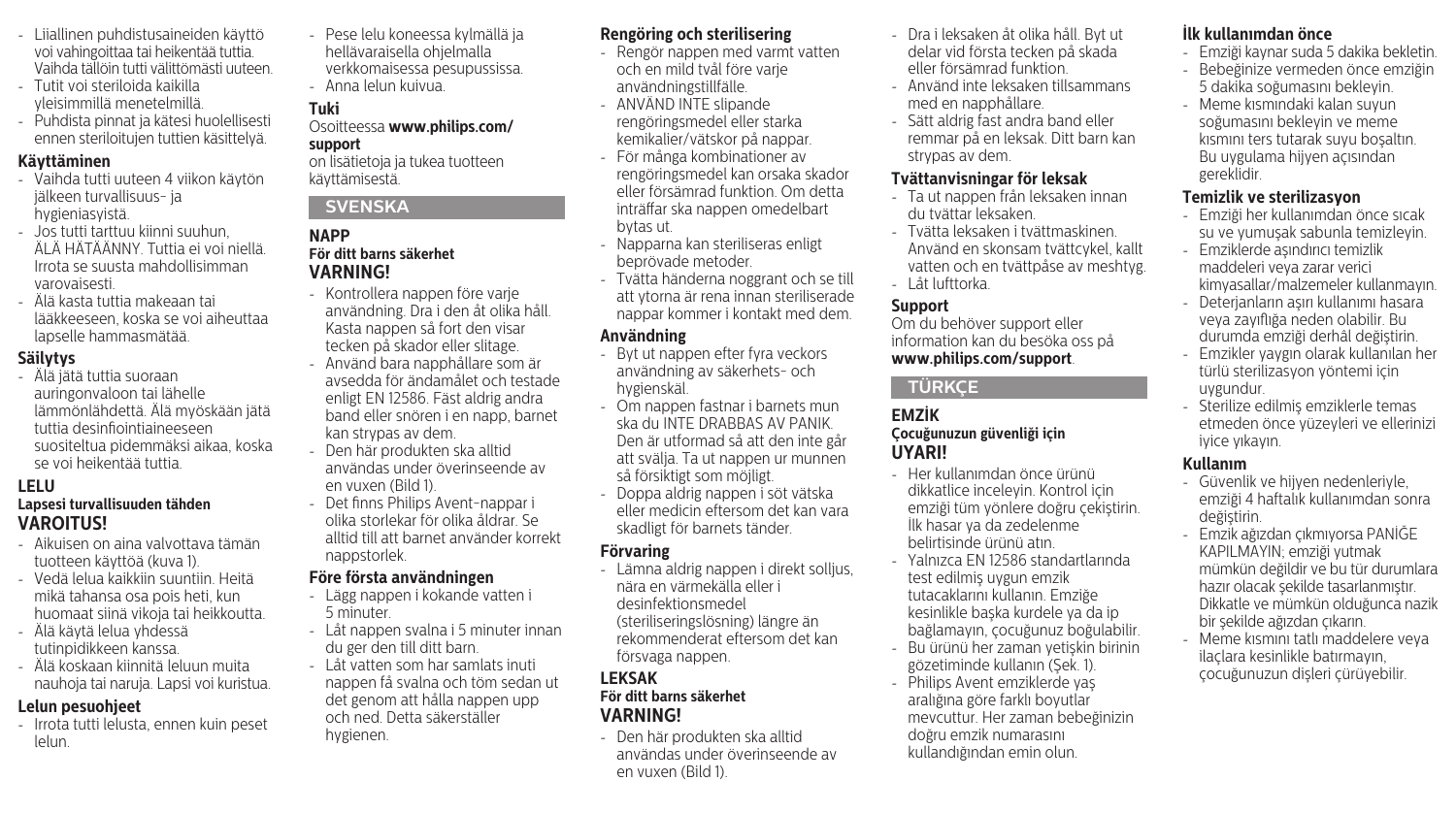#### **Depolama**

- Meme kısmı yıpranabileceğinden emziği doğrudan güneş ışığı altında ya da ısı kaynaklarının yakınında bırakmayın veya dezenfektan ("sterilizasyon solüsyonu") içinde önerilenden daha uzun süre bırakmayın.

#### **OYUNCAK**

#### **Çocuğunuzun güvenliği için UYARI!**

- Bu ürünü her zaman yetişkin birinin gözetiminde kullanın (Şek. 1).
- Oyuncağı her yöne çekin. Herhangi bir parçada hasar veya zayıflığa dair bir işaret görürseniz hemen atın.
- Oyuncağı bir emzik tutacağı ile birlikte kullanmayın.
- Oyuncağa hiçbir zaman kurdele ve ip takmayın. Çocuğunuz bunlarla boğulabilir.

#### **Oyuncağı yıkama talimatları**

- Oyuncağı yıkamadan önce emziği oyuncaktan çıkarın.
- Oyuncağı makinede soğuk suyla nazik bir programda ve file çamaşır çantasıyla yıkayın.
- Havayla kurumasını sağlayın.

#### **Destek**

Bilgi veya desteğe ihtiyaç duyarsanız lütfen **www.philips.com/support** adresini ziyaret edin.

#### **한국어**

## **노리개 젖꼭지 아기의 안전을 위한 지침 주의 사항!**

- 사용하기 전에 주의하여 확인하십시오.노리개 젖꼭지를 여러 방향으로 당기십시오. 손상되거나 약해진 부분이 발견되면 바로 폐기하십시오. - EN 12586의 테스트를 통과한 노리개 젖꼭지 홀더만 사용하십시오.아기가 질식할 수 있으므로 노리개 젖꼭지에 리본이나 줄을 매달아서는 절대 안 됩니다.
- 본 제품은 반드시 성인의 관리 아래 사용하십시오 (그림 1).
- Philips Avent 노리개 젖꼭지는 연령에 따라 다른 크기로 나와 있습니다. 항상 아이가 정확한 노리개 젖꼭지 크기를 사용하도록 확인하십시오.

#### **처음 사용 전**

- 노리개 젖꼭지를 끓는 물에 5 분간 넣어 두십시오. - 아기에게 주기 전에, 5분간 노리개 젖꼭지를 그대로 두어 열을 식히십시오. - 노리개 젖꼭지 안에 남아있는 물을 식힌 다음, 젖꼭지를 거꾸로 뒤집어 놓아 물을 제거합니다. 이는 위생적으로 사용하기 위해서입니다.
- **세척 및 살균**
- 사용하기에 앞서 노리개 젖꼭지를 따뜻한 물과 중성 비누로 깨끗하게 세척하십시오. - 노리개 젖꼭지에 연마성 세제나 강력 화학 물질을 사용하지 마십시오.

- 세제를 과도하게 사용하면 손상되거나 약해질 수 있습니다. 이 경우 즉시 교체하십시오. - 노리개 젖꼭지는 일반적으로 사용하는 모든 소독 방법을 사용할 수 있습니다. - 소독된 노리개 젖꼭지를 만지기 전에 손을 깨끗이 씻고 부품이 닿는 면을 깨끗하게 하십시오.

## **사용**

- 안전 및 위생을 위해 4주간 사용 후에는 노리개 젖꼭지를 교체하십시오. - 유아가 노리개 젖꼭지를 입에 넣었을 경우 당황하지 마십시오. 본 제품은 삼킬 수 없으며 위험한 사고가 발생하지 않도록 설계되었습니다. 노리개 젖꼭지를 유아의 입에서 천천히 빼내십시오. - 노리개 젖꼭지를 당분이 있는 물질이나 약품에 묻히지 마십시오. 충치가 생길 수 있습니다.

#### **보관**

- 노리개 젖꼭지를 직사광선이나 화기 근처에 두지 마시고 살균 장치(소독제)에 권장 시간 이상 넣어 두지 마십시오. 노리개 젖꼭지가 약해질 수 있습니다.

#### **장난감**

#### **아기의 안전을 위한 지침**

- **주의 사항!**
- 본 제품은 반드시 성인의 관리 아래 사용하십시오 (그림 1). - 장남감을 여러 방향으로 당기십시오. 손상되거나 약해진 부분이 하나라도 발견되면 바로 폐기하십시오.
- 노리개 젖꼭지 홀더와 장난감을 함께 사용하지 마십시오.
- 장난감에 리본 또는 줄을 매달아서는 절대 안됩니다. 아기가 질식할 수 있습니다

## **장남감 세척 방법**

- 장난감을 세척하기 전에 장난감에서 노리개 젖꼭지를 떼어내십시오.
- 장난감은 빨래망에 넣어 찬물로 세탁기로 세탁하십시오.
- 자연 건조하십시오.

## **지원**

자세한 정보 및 지원은 **www.philips.com/ support**에서 확인하실 수 있습니다.

제조번호 부여기준 : 본 제품의 제조번호는 4자리.5자리.6자리.9자리로 표기될 수 있습니다. (1) 4자리일 경우 : 앞의 두 자리는 리는 생산된 주름 의미합니다. 예) 0632 → 2006년 5자리일 경우 : 앞의 두 자리는 연도를 다음 두 자리는 수요일 생산 (3) 6자리일 경우 : 앞의 두 자리는 생산 (4) 9자리일 경우 : 앞의 한 자리는 제조국을, 다음 3자리는 그 주에 생산된 제품의 일련번호를 의미합니다. 예)50740200 → 네덜란드에서 2007년 40번째 주에 2번 생산라인에서 첫 번째 생신 (5) 기타제조번호에 대한 문의사항은 080-600-6600 으로 연락바랍니다.